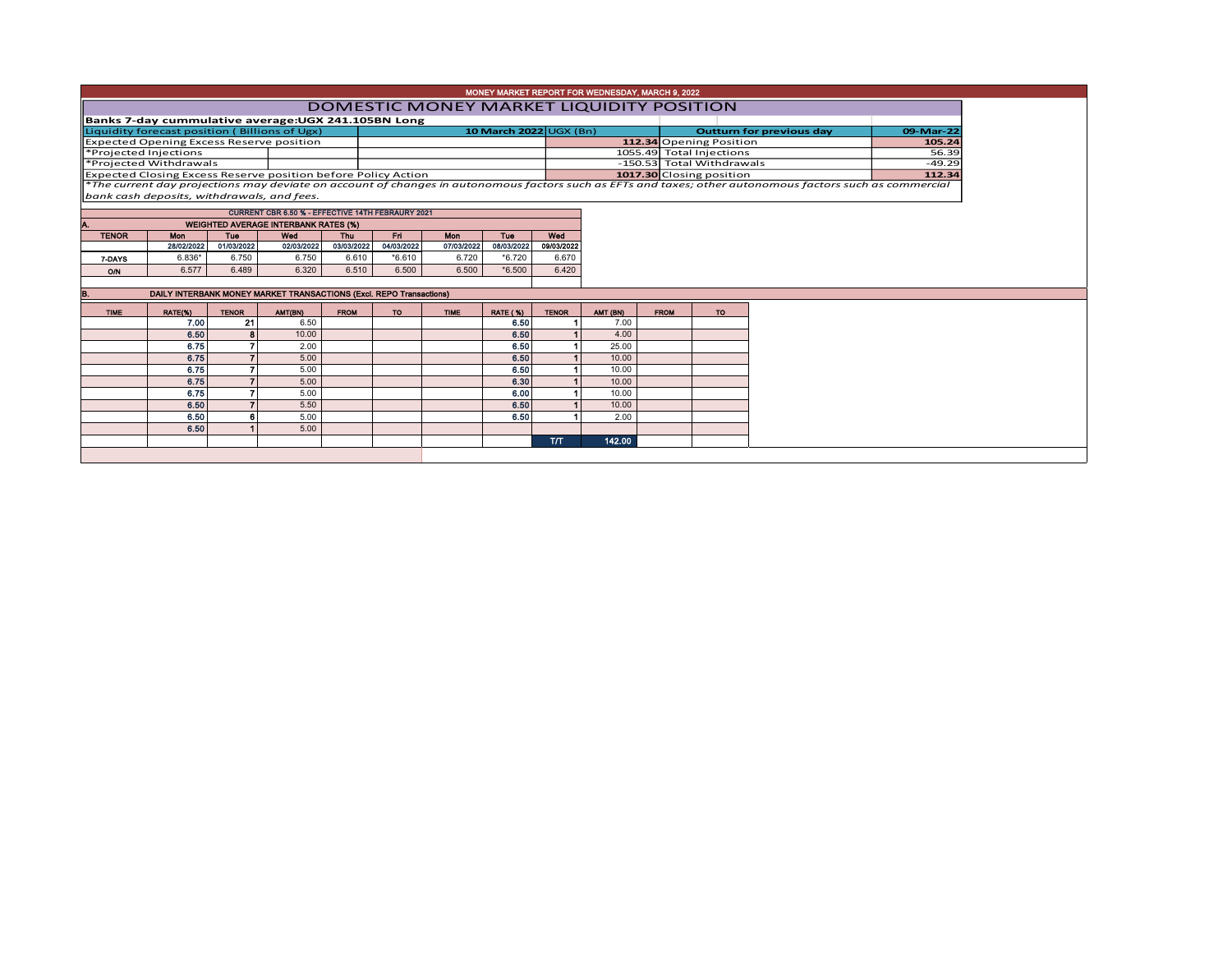| IC.                    | <b>CBR AND THE 7- DAY WAR INTERBANK RATES</b>                                                |             |                          |             |                          |                                          |               |                                        |                                                                   |                          |             |                          |              |            |            |            |            |
|------------------------|----------------------------------------------------------------------------------------------|-------------|--------------------------|-------------|--------------------------|------------------------------------------|---------------|----------------------------------------|-------------------------------------------------------------------|--------------------------|-------------|--------------------------|--------------|------------|------------|------------|------------|
| 9.500                  |                                                                                              |             |                          |             |                          |                                          |               |                                        |                                                                   |                          |             |                          |              |            |            |            |            |
| 9.000                  |                                                                                              |             |                          |             |                          |                                          |               |                                        |                                                                   |                          |             |                          |              |            |            |            |            |
| 8.500                  |                                                                                              |             |                          |             |                          |                                          |               |                                        |                                                                   |                          |             |                          |              |            |            |            |            |
| 8.000                  |                                                                                              |             |                          |             |                          |                                          |               |                                        |                                                                   |                          |             |                          |              |            |            |            |            |
| 7.500                  |                                                                                              |             |                          |             |                          |                                          |               |                                        |                                                                   |                          |             |                          |              |            |            |            |            |
| 7.000                  |                                                                                              |             |                          |             |                          |                                          |               |                                        |                                                                   |                          |             |                          |              |            |            |            |            |
| 6.500                  |                                                                                              |             |                          |             |                          |                                          |               |                                        |                                                                   |                          |             |                          |              |            |            |            |            |
| 6.000                  |                                                                                              |             |                          |             |                          |                                          |               |                                        |                                                                   |                          |             |                          |              |            |            |            |            |
| 5.500                  |                                                                                              |             |                          |             |                          |                                          |               |                                        |                                                                   |                          |             |                          |              |            |            |            |            |
| 5.000                  |                                                                                              |             |                          |             |                          |                                          |               |                                        |                                                                   |                          |             |                          |              |            |            |            |            |
| 4.500<br>4.000         |                                                                                              |             |                          |             |                          |                                          |               |                                        |                                                                   |                          |             |                          |              |            |            |            |            |
|                        | 14/02/2022                                                                                   | 15/02/2022  | 17/02/2022               | 18/02/2022  | 21/02/2022               | 22/02/2022                               | 23/02/2022    | 24/02/2022                             | 25/02/2022                                                        | 28/02/2022               | 01/03/2022  | 02/03/2022               |              | 03/03/2022 | 04/03/2022 | 07/03/2022 | 09/03/2022 |
|                        |                                                                                              |             |                          |             |                          |                                          |               |                                        |                                                                   |                          |             |                          |              |            |            |            |            |
|                        |                                                                                              |             |                          |             |                          |                                          |               |                                        |                                                                   |                          |             |                          |              |            |            |            |            |
|                        |                                                                                              |             |                          |             |                          |                                          |               |                                        | • Overnight WAR -7-day WAR - CBR rate - Upper bound - Lower bound |                          |             |                          |              |            |            |            |            |
| D.                     | MONETARY POLICY OPERATIONS MATURITIES PROFILE: (10-MARCH- 2022 TO 10-NOVEMBER- 2022)         |             |                          |             |                          |                                          |               |                                        |                                                                   |                          |             |                          |              |            |            |            |            |
| <b>DATE</b>            | <b>THUR</b>                                                                                  | <b>THUR</b> | <b>THUR</b>              | <b>THUR</b> | <b>THUR</b>              | <b>THUR</b>                              | <b>THUR</b>   | <b>THUR</b>                            | <b>THUR</b>                                                       | <b>THUR</b>              | <b>THUR</b> | <b>THUR</b>              | <b>TOTAL</b> |            |            |            |            |
|                        | 10-Mar-22                                                                                    | 17-Mar-22   | 24-Mar-22                | 31-Mar-22   | 07-Apr-22                | 14-Apr-22                                | 28-Apr-22     | 05-May-22                              | 12-May-22                                                         | 04-Aug-22                | 18-Aug-22   | 10-Nov-22                |              |            |            |            |            |
| <b>REPO</b>            | 734.71                                                                                       | $\sim$      |                          |             | $\overline{\phantom{a}}$ |                                          |               |                                        | $\overline{\phantom{a}}$                                          | $\overline{\phantom{a}}$ |             | $\sim$                   | 734.71       |            |            |            |            |
| <b>REV REPO</b>        | $\sim$                                                                                       | $\sim$      | $\overline{\phantom{a}}$ |             | $\overline{\phantom{a}}$ | $\sim$                                   | $\sim$        | $\overline{\phantom{a}}$               | $\sim$                                                            | $\overline{\phantom{a}}$ | $\sim$      | $\overline{\phantom{a}}$ | $\sim$       |            |            |            |            |
| <b>BOU BILL/DEPO A</b> | 55.60                                                                                        | 27.00       | $\overline{\phantom{a}}$ | 205.09      | 30.00                    | 240.07                                   | 52.02         | 207.05                                 | 10.09                                                             | 33.00                    | 26.60       | 15.00                    | 901.51       |            |            |            |            |
| <b>TOTALS</b>          |                                                                                              |             |                          |             |                          |                                          |               |                                        |                                                                   |                          |             |                          |              |            |            |            |            |
|                        | 790.31                                                                                       | 27.00       | $\sim$ 10 $\pm$          | 205.09      | 30.00                    | 240.07                                   | 52.02         | 207.05                                 | 10.09                                                             | 33.00                    | 26.60       | 15.00                    | 1,636.22     |            |            |            |            |
|                        | Total O/S Deposit Auction & BOU Bill balances held by BOU up to 10 November 2022: UGX 902 BN |             |                          |             |                          |                                          |               |                                        |                                                                   |                          |             |                          |              |            |            |            |            |
|                        | Total O/S Repo, Reverse Repo, BOU Bill balances held by BOU: UGX 1,636 BN                    |             |                          |             |                          |                                          |               |                                        |                                                                   |                          |             |                          |              |            |            |            |            |
|                        | (EI) STOCK OF TREASURY SECURITIES                                                            |             |                          |             | <b>ED</b>                | <b>MONETARY POLICY MARKET OPERATIONS</b> |               |                                        |                                                                   |                          |             |                          |              |            |            |            |            |
|                        | LAST TBIILS ISSUE DATE: 03-MARCH-2022                                                        |             |                          |             |                          |                                          |               | (VERTICAL REPOS, REV-REPOS & BOU BILL) |                                                                   |                          |             |                          |              |            |            |            |            |
|                        | On-the-run O/S T-BILL STOCKs (Bns-UGX)                                                       |             | 6.014.64                 | 10/03/2022  | OMO                      | <b>ISSUE DATE</b>                        | <b>AMOUNT</b> | <b>WAR</b>                             | <b>RANGE</b>                                                      | <b>TENOR</b>             |             |                          |              |            |            |            |            |

| (EI) STOCK OF TREASURY SECURITIES                                    |                                                                                       |                    |                     |       | <b>EID</b><br><b>MONETARY POLICY MARKET OPERATIONS</b> |                                        |               |            |              |              |  |  |  |  |
|----------------------------------------------------------------------|---------------------------------------------------------------------------------------|--------------------|---------------------|-------|--------------------------------------------------------|----------------------------------------|---------------|------------|--------------|--------------|--|--|--|--|
| LAST TBIILS ISSUE DATE: 03-MARCH-2022                                |                                                                                       |                    |                     |       |                                                        | (VERTICAL REPOS, REV-REPOS & BOU BILL) |               |            |              |              |  |  |  |  |
| 6.014.64<br>10/03/2022<br>On-the-run O/S T-BILL STOCKs (Bns-UGX)     |                                                                                       |                    |                     |       |                                                        | <b>ISSUE DATE</b>                      | <b>AMOUNT</b> | <b>WAR</b> | <b>RANGE</b> | <b>TENOR</b> |  |  |  |  |
| 10/03/2022 REPO<br>23.010.08<br>On-the-run O/S T-BONDSTOCKs(Bns-UGX) |                                                                                       |                    |                     |       |                                                        | $09$ -Feb $\vert$ -                    | 267,00        | 6.500      |              |              |  |  |  |  |
| 29,024.72<br>TOTAL TBILL & TBOND STOCK- UGX                          |                                                                                       |                    |                     |       | <b>BOU BILL</b>                                        | $10$ -Feb $\vert$ -                    | 49.74         | 6.946      |              | 28           |  |  |  |  |
| Q/S=Outstanding                                                      |                                                                                       | <b>BOU BILL</b>    | $10$ -Feb $\vert$ - | 29.68 | 7.103                                                  |                                        | 56            |            |              |              |  |  |  |  |
| <b>MATURITY</b>                                                      | <b>TOTAL STOCK</b>                                                                    | YTM (%)            | <b>CHANGE IN</b>    |       | <b>BOU BILL</b>                                        | 10-Feb-                                | 203.58        | 7.398      |              | 84           |  |  |  |  |
|                                                                      | (BN UGX)                                                                              | <b>AT CUT OFF"</b> | <b>YTM (+/-)</b>    |       | <b>REPO</b>                                            | $10$ -Feb $-$                          | 718.00        | 6.500      |              |              |  |  |  |  |
| 91                                                                   | 106.84                                                                                | 6.501              | 0.000               |       | <b>REPO</b>                                            | 11-Feb -                               | 133.00        | 6.500      |              |              |  |  |  |  |
| 182                                                                  | 421.76                                                                                | 8.400              | 0.000               |       | <b>REPO</b>                                            | $15$ -Feb $\vert$ -                    | 303.00        | 6.500      |              |              |  |  |  |  |
| 364                                                                  | 5,486.03                                                                              | 9.700              | 0.000               |       | <b>BOU BILL</b>                                        | $17$ -Feb $\vert$ -                    | 2.98          | 6.906      |              | 28           |  |  |  |  |
| 2YR                                                                  | 595.21                                                                                | 11.000             | 1.000               |       | <b>BOU BILL</b>                                        | $17$ -Feb $\vert$ -                    | 207.78        | 7.176      |              | 56           |  |  |  |  |
| 3YR                                                                  |                                                                                       | 12.090             | $-1.010$            |       | <b>BOU BILL</b>                                        | $17-Feb$                               | 9.92          | 7.353      |              | 84           |  |  |  |  |
| 5YR                                                                  | 1,119.91                                                                              | 14.390             | 1.390               |       | <b>REPO</b>                                            | $17$ -Feb $-$                          | 404.00        | 6.500      |              |              |  |  |  |  |
| 10YR                                                                 | 10.364.47                                                                             | 14.000             | 0.261               |       | <b>REPO</b>                                            | 28-Feb-                                | 431.50        | 6.500      |              |              |  |  |  |  |
| 15YR                                                                 | 9.035.22                                                                              | 14.390             | $-1.510$            |       | <b>REPO</b>                                            | 01-Mar                                 | 258.50        | 6.500      |              |              |  |  |  |  |
| <b>20YR</b>                                                          | 1,895.27                                                                              | 15.900             | 0.400               |       | <b>BOU BILL</b>                                        | 03-Mar -                               | 169.09        | 6,998      |              | 28           |  |  |  |  |
|                                                                      | Cut OFF is the lowest price/ highest yield that satisfies the auction awarded amount. |                    |                     |       |                                                        | 03-Mar -                               | 2.00          | 7.169      |              | 56           |  |  |  |  |
|                                                                      |                                                                                       |                    |                     |       | <b>BOU BILL</b>                                        | 03-Mar                                 | 14.11         | 9.099      |              | 252          |  |  |  |  |
|                                                                      |                                                                                       |                    |                     |       | <b>REPO</b>                                            | 03-Mar                                 | 394.00        | 6.500      |              |              |  |  |  |  |
|                                                                      |                                                                                       |                    |                     |       | <b>REPO</b>                                            | 04-Mar                                 | 76.00         | 6.500      |              |              |  |  |  |  |
|                                                                      |                                                                                       |                    |                     |       | <b>REPO</b>                                            | 07-Mar -                               | 264.00        | 6.500      |              |              |  |  |  |  |

WAR-Weighted Average Rate